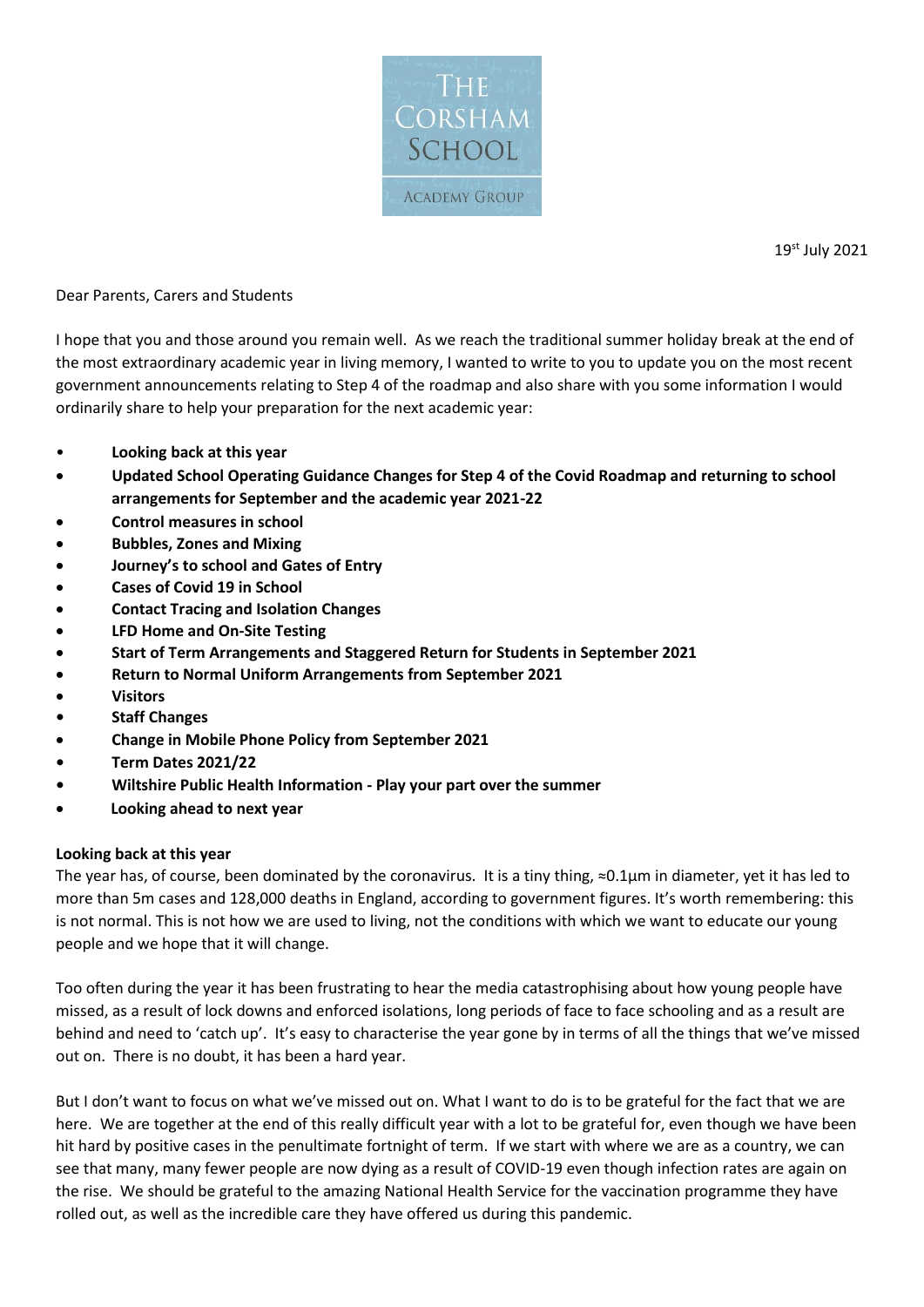As a school we are grateful that, thanks to the efforts and focus of our students during lockdown and beyond, we are seeing that the vast majority have remained on track with learning throughout this year. In other words, our students are not a million miles away from where we would expect them to be if they hadn't spent several months learning through a screen. We are, of course, going to continue focussing support on those that most need help but for many the focus on our return will be 'keep up' rather than 'catch up'.

# **Updated School Operating Guidance Changes for Step 4 of the Covid Roadmap and returning to school in September and the academic year 2021-22**

The government has recently published updated guidance for schools in line with Step 4 of the roadmap out of lockdown. This guidance will apply to all schools from September 2021 and can be foun[d here.](https://eur01.safelinks.protection.outlook.com/?url=https%3A%2F%2Fwww.gov.uk%2Fgovernment%2Fpublications%2Factions-for-schools-during-the-coronavirus-outbreak%2Fschools-covid-19-operational-guidance&data=04%7C01%7Cheadssecretary%40corsham.wilts.sch.uk%7Ca9c3311a9eca427be70708d94aa3436c%7Cae2d489627854217a0ae572acf3597f9%7C0%7C0%7C637622887326593678%7CUnknown%7CTWFpbGZsb3d8eyJWIjoiMC4wLjAwMDAiLCJQIjoiV2luMzIiLCJBTiI6Ik1haWwiLCJXVCI6Mn0%3D%7C1000&sdata=y6ug9t3fmwZAefwDPxfIKw4NehLbZpr4Myn%2FhB4IQLU%3D&reserved=0)

Many of the restrictions we have become used to this year have been removed, but some precautions still remain in place. Our guiding principle in designing our processes for 2021-22 is to return to as close to "normal" as possible. We are retaining a number of sensible safety precautions where they enhance our provision, but our aim is to enable as much of our normal practice to resume. It is worth noting that measures could be re-introduced in the event of local outbreaks or changes in circumstances of the virus. However, it is a great reassurance from an 'educational' perspective and we really look forward to getting back to 'normal' from September. Below are the arrangements we will have in place next year, and in particular the arrangements for the return to school in September 2021.

## **Control measures in school**

• Face coverings: face coverings will no longer be advised for pupils, staff and visitors at any time in school. As a result of the anxieties relating to the ongoing pandemic, although we will move in line with the DfE's mask wearing guidance whereby they are no longer recommended, we will continue to support staff and students who make the personal choice to continue wearing them. The rules for face coverings on home to school dedicated transport remain unchanged and passengers will still need to wear a face covering whilst on board.

• Hygiene: we will continue to provide hand sanitiser dispensers in every classroom, and encourage students to follow the "catch it, bin it, kill it" approach if they cough or sneeze.

• Cleaning: we will be continuing with an enhanced cleaning programme, including regular cleaning of touch points including door handles and light switches through the day. This is good for the general health of the school, reducing the spread of many infections, not just COVID-19.

• Ventilation: we will be continuing to ventilate all our buildings to their full capacity to improve fresh air flow. We will continue to have doors and windows open as much as possible. We will continue with our revised uniform policy, allowing students to keep their coats on in lessons due to the increased ventilation in classrooms.

#### **Bubbles, Zones and Mixing**

At Step 4 it is no longer recommended that it is necessary to keep children in consistent groups ('bubbles'). This means that bubbles will not need to be used and we will now prepare and timetable for a 'pre-covid normal timetable' with staff based in their specialist teaching rooms and students circulating the site/going to their timetabled lesson with their teacher in their designated rooms.

We will however continue with one way systems in corridors, designated entry gates supervised by senior members of staff, separate year group designated social areas on the field and for wet weather rooms indoors at break/lunchtime, with separate food serveries accessible for all year groups, to reduce overcrowding and ensure effective supervision and management of large numbers of students at social times. Details of these social areas have already been provided to current students in their assembly on Friday and all students will be reminded in September as part of their start of year induction activities.

Schools are, however, still required to maintain an "outbreak management plan" to reintroduce more restrictive measures in the event of an outbreak of COVID-19. This means we might have to revert back to bubbles/zones as part of extra control measures, if directed by Public Health/the DfE.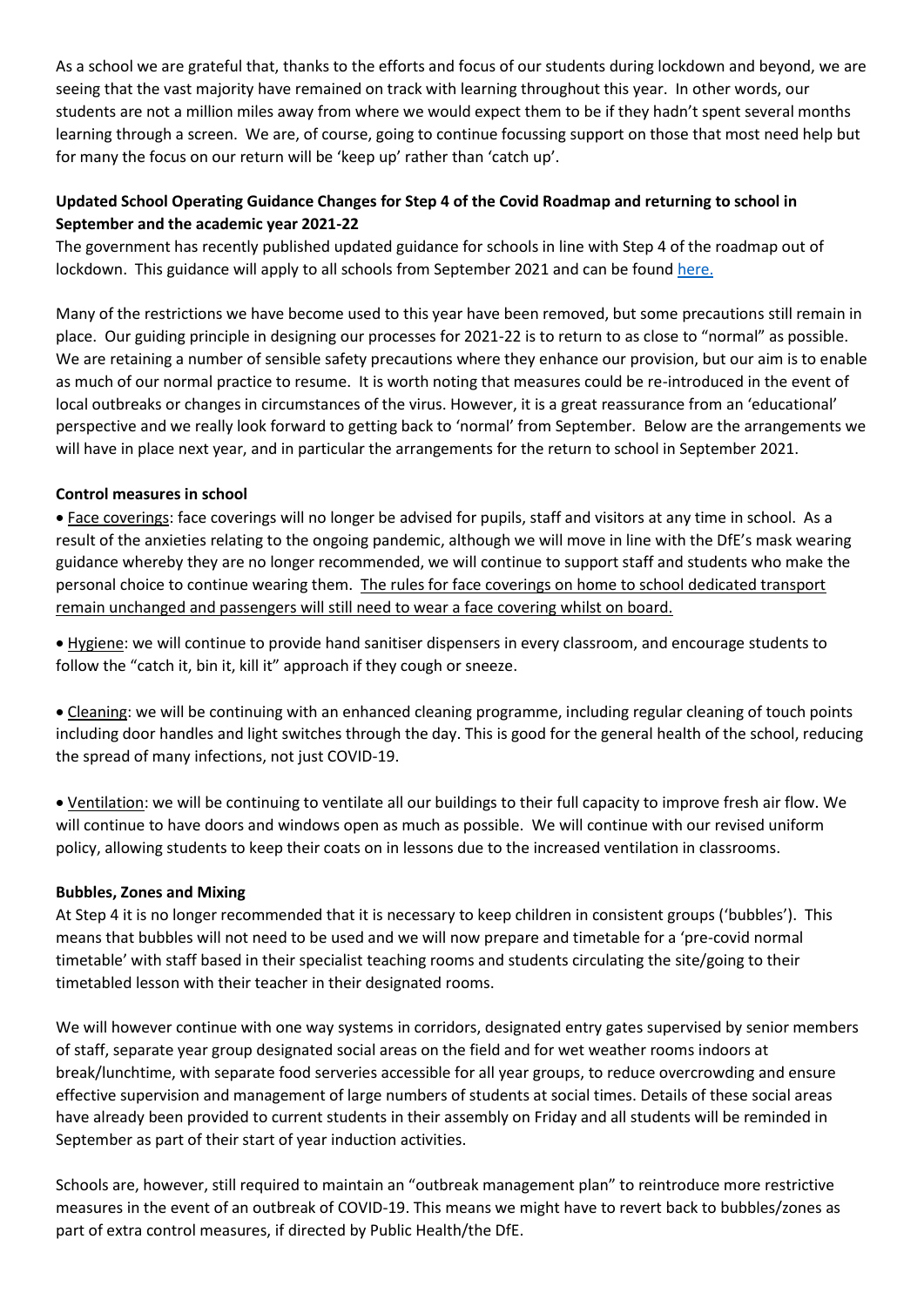# **Journey's to School and Gates of Entry**

We recommend that wherever possible, children should walk or cycle to school. It is better for their health and it is a more sustainable way of organising one's daily routine: our website has good advice concerning walking and cycling in safety (follow the link ). [Journey to School](https://eur01.safelinks.protection.outlook.com/?url=https%3A%2F%2Fwww.corsham.wilts.sch.uk%2Fpage%2F%3Ftitle%3DJourney%2Bto%2BSchool%26pid%3D219&data=04%7C01%7CRBell%40corsham.wilts.sch.uk%7Cb24be86f6525498db58e08d94757903f%7Cae2d489627854217a0ae572acf3597f9%7C0%7C0%7C637619263663922319%7CUnknown%7CTWFpbGZsb3d8eyJWIjoiMC4wLjAwMDAiLCJQIjoiV2luMzIiLCJBTiI6Ik1haWwiLCJXVCI6Mn0%3D%7C1000&sdata=Ai8AjCSxPBnkJQtIrsY4GE76y1G7ALpT14dkVaS4Nlw%3D&reserved=0)

As we have greatly valued greeting pupils at gates each morning upon their arrival and we still need to ensure that youngsters sanitise their hands as they enter the school site as part of our hygiene control measures we are going to continue with supervised gates at certain entry points of the school each morning, however, these will not be year group specific. To encourage walking and cycling, students may use any of the 4 gates highlighted in the picture below (H block, Tynings alleyway, Springfield crossing and S block bike shed), whichever is most convenient.



The Paul St gate is reserved for latecomers or reception visitors only. To assist with appropriate safeguarding and security, most perimeter gates will be locked during the school day, with the exception of Paul Street. Students must not use the vehicle gates on the school road at the Tynings and close to The Springfield Centre.

If you bring your child(ren) to school by car, we would respectfully ask that you follow best advice in terms of where to drop off and pick up. The Springfield car park is still the safest and best place for drop off by car. It is designed for this purpose and facilitates pedestrian access to school. Even though some parents will be tempted to drive into Paul Street or The Tynings, this must not happen as these 2 roads are really not suited for school drop off and doing so causes significant risk to all and inconvenience to those local residents.

## **Cases of Covid 19 in School**

As is currently the case, anyone showing any of the symptoms of COVID-19 (however mild) should not attend school. They should self-isolate, and book a PCR test as soon as possible. Any student displaying any of the symptoms of COVID-19 in school will be sent home to self-isolate, book a PCR test and follow Public Health advice.

The common symptoms of COVID-19 include:

• a high temperature – this means you feel hot to touch on your chest or back (you do not need to measure your temperature)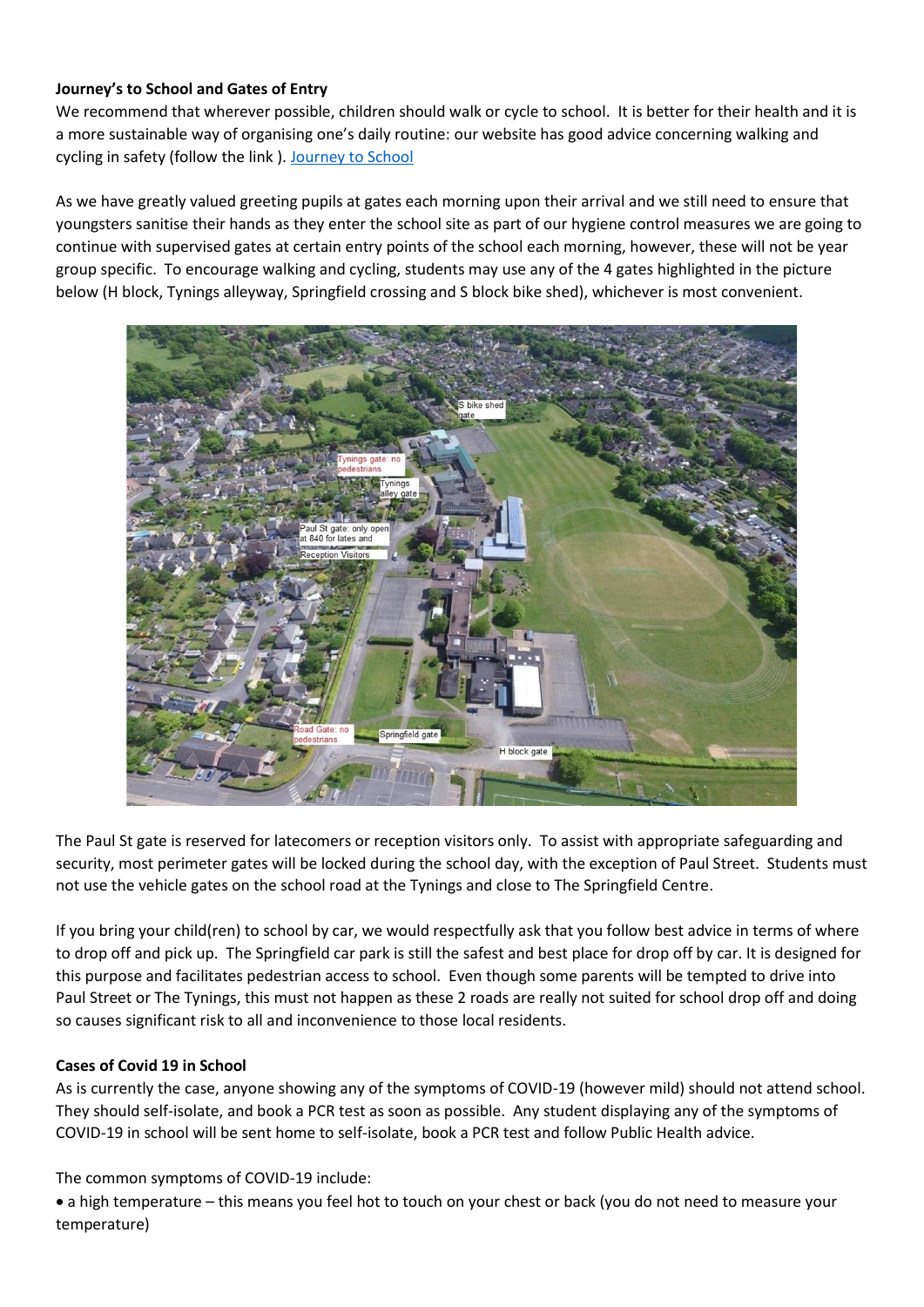- a new, continuous cough this means coughing a lot for more than an hour, or 3 or more coughing episodes in 24 hours (if you usually have a cough, it may be worse than usual)
- a loss or change to your sense of smell or taste this means you've noticed you cannot smell or taste anything, or things smell or taste different to normal

# Please remember that lateral flow tests are not designed for people with symptoms. If you or your child have symptoms, you must isolate and book a PCR test.

### **Contact Tracing and Isolation Changes**

Under the existing guidance, schools identify close contacts of any confirmed cases of COVID-19 and send them home to self-isolate for ten days. The system of the school being responsible for identifying contacts will be scrapped from the end of this term. From Wednesday 21<sup>st</sup> July, NHS Test and Trace will take over the full responsibility for contact tracing of positive cases. This means that we will no longer send home close contacts of confirmed cases, unless instructed to do so by NHS Test and Trace.

The rules about close contacts having to isolate for 10 days also change on **August 16th – they don't change today as a result of Step 4 of the roadmap.** If a student (or a double vaccinated adult) is identified as a contact of a confirmed case of COVID-19 from August 16th, they will need to take a PCR test at a local testing centre as soon as possible. They will only need to continue self-isolation if that test is positive. On receipt of a negative PCR test result, students (and double vaccinated staff) can return to school even if they are identified as a close contact of a confirmed case. We will continue to provide remote education to any student required to self-isolate with a positive test for COVID-19. Contact isolations are likely to be short, as PCR test results are usually returned with 24 hours, so we expect the disruption caused by these isolations to be minimal to students next term.

### **LFD Home and On-Site Testing**

Home testing: Home testing will "pause" over the summer holiday. Students will not be required to complete their twice-weekly home tests, or to report the results to the NHS or the School. Home testing will resume for the month of September 2021 and students will be provided new test kits on their return. The programme will be reviewed by the government at the end of September, and we will provide a further update then.

On-site testing: At the start of term in September, before students are allowed to return to school, all students with consent to do so will be required to take two on-site lateral flow tests in the same way as took place on their return to school in March. We will use existing consents to provide testing to students. If you wish to change your consent status – either if you previously consented to testing and now wish to withdraw your consent, or if you previously did not provide consent and now wish to do so – please contact [abrand@corsham.wilts.sch.uk](mailto:abrand@corsham.wilts.sch.uk) to advise.

If your child joined the school after March 2021 or is joining us in Year 7 in September you should have already received an email relating to the tests and asking for your consent. I am grateful to the all of the New parents who have already completed the consent form. If you haven't yet completed it could you please do so as a matter of urgency, using the link below, to enable us to assist your child's smooth transition back into school with us in September.

[https://forms.office.com/Pages/ResponsePage.aspx?id=lkgtroUnF0KgrlcqzzWX-ca85SzCjeNIot-](https://forms.office.com/Pages/ResponsePage.aspx?id=lkgtroUnF0KgrlcqzzWX-ca85SzCjeNIot-P8gPW9npUM0hSMk4yQTA1SEZYOVhSRjRXOTdLNUc3UC4u)[P8gPW9npUM0hSMk4yQTA1SEZYOVhSRjRXOTdLNUc3UC4u](https://forms.office.com/Pages/ResponsePage.aspx?id=lkgtroUnF0KgrlcqzzWX-ca85SzCjeNIot-P8gPW9npUM0hSMk4yQTA1SEZYOVhSRjRXOTdLNUc3UC4u)

#### **Start of Term Arrangements and Staggered Return for Students in September 2021**

Because of the introduction of the on-site testing programme on students' return, we need to stagger the start of term for different year groups in order to accommodate all our students through the test centre. All students have their first September lateral flow test in school and will then return home. If their LFD result returns as negative they will be able to start school the next school day. The table below indicates when school starts for each year group. The second LFD test takes place during the normal school day where pupils come out of class, do a test, then return to learning.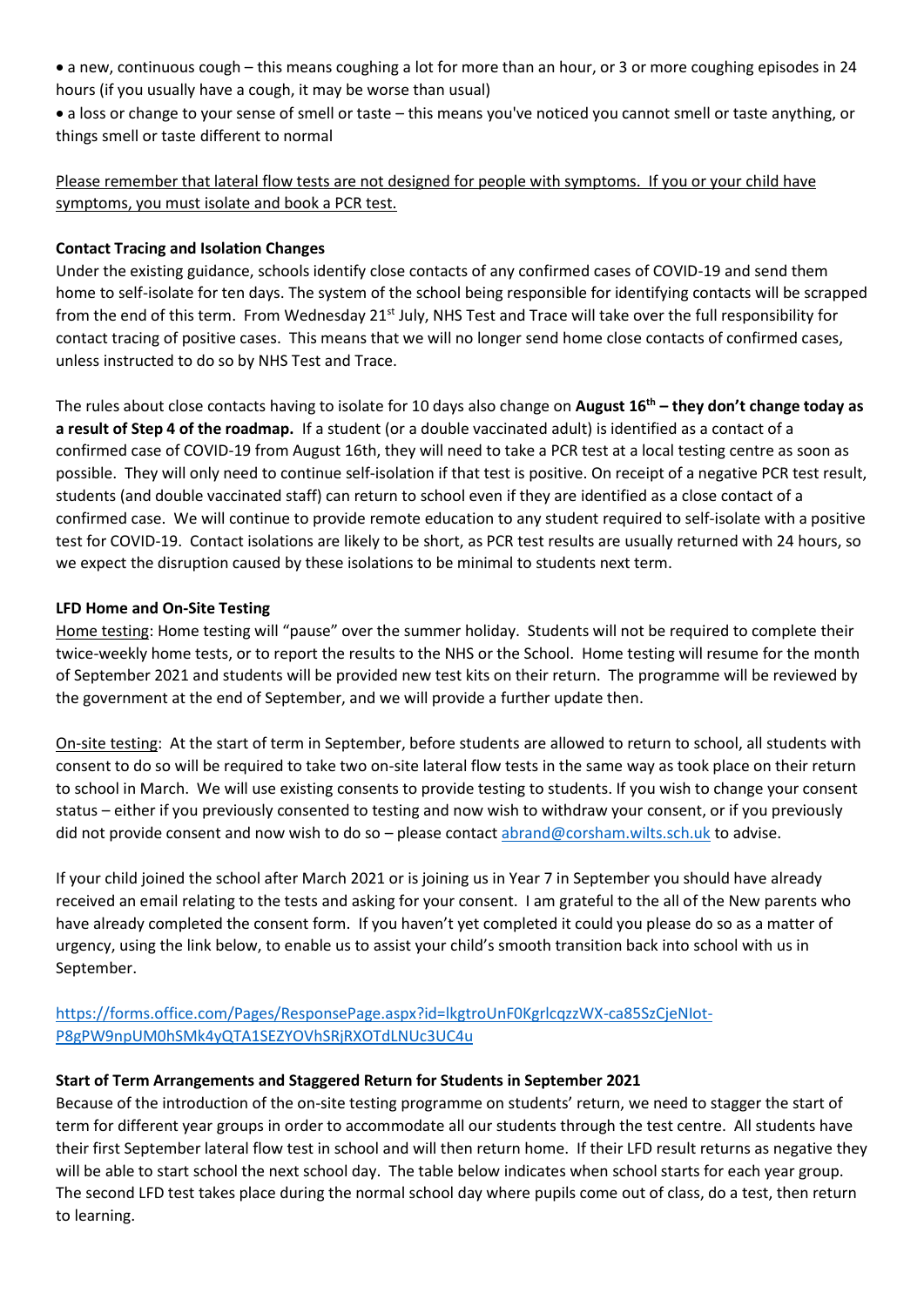|                | Weds Sep 1 Thurs 2 Fri 3 |            |                                              | Mon 6                                               | Tues <sub>7</sub>                                   | Weds 8                 | Thurs 9                                    | Fri 10                 |
|----------------|--------------------------|------------|----------------------------------------------|-----------------------------------------------------|-----------------------------------------------------|------------------------|--------------------------------------------|------------------------|
| V <sub>1</sub> | <b>TDD</b>               | <b>TDD</b> | 1st covid test then home in school as normal |                                                     | lin school as normal                                | 2nd test in school day | in school as normal                        | in school as normal    |
| y8             | <b>TDD</b>               | <b>TDD</b> |                                              |                                                     | 1st covid test then home in school as normal        |                        | lin school as normal                       | 2nd test in school day |
| y9             | <b>TDD</b>               | <b>TDD</b> |                                              |                                                     | <b>1st covid test then home</b> in school as normal |                        | lin school as normal                       | 2nd test in school day |
| v10            | <b>TDD</b>               | <b>TDD</b> |                                              | <b>1st covid test then home</b> in school as normal |                                                     | in school as normal    | 2nd test in school day in school as normal |                        |
| v11            | <b>TDD</b>               | <b>TDD</b> |                                              | 1st covid test then home in school as normal        |                                                     | in school as normal    | 2nd test in school day in school as normal |                        |
| C6th           | <b>TDD</b>               | <b>TDD</b> | 1st covid test then home Y12 induction       |                                                     | in school as normal                                 | 2nd test in school day | in school as normal                        | in school as normal    |

Testing is voluntary and students not undergoing testing should return to school in line with our arrangements, above. For example, if a Year 8 student is not participating in testing their first day back at school will be the day after the  $1<sup>st</sup>$  Covid test for their year group, on Wednesday  $8<sup>th</sup>$  September.

Administering the test should only take 5 minutes but please allow approximately between 15 and 30 minutes for your LFD Test 1 Appointment.

To ensure a steady flow of people and to allow for social distancing, it is very important that you respect the times given for each Tutor group and that you arrive in the Springfield car park 5 minutes before your allocated slot and not before. We may struggle to accommodate late arrivals.

The appointment times from Friday September 3rd until Tuesday September 7th for their first LFD tests are below:

| <b>Time</b>       | <b>Friday September 3</b>            | <b>Monday September 6</b> | Tuesday September 7   |
|-------------------|--------------------------------------|---------------------------|-----------------------|
|                   | 8.30 am. Tutor Groups 7b1, 7b2       | Tutor Groups 10f1, 10h1   | Tutor Groups 8s1, 8h2 |
| 9.00 am. 7f1, 7f2 |                                      | 10s1 s2                   | 8h1, 8f1              |
| 9.30 am. 7h1, h2  |                                      | 10b1 b2                   | 8b18b2                |
| 10.00 am. 7s1     |                                      | 10h <sub>2</sub>          | 8f2                   |
| 10.30 am. 7s2     |                                      |                           |                       |
|                   |                                      |                           |                       |
|                   | 11.30 am. 6b1 6b2 6f1 6f2 Y12 only   | 11 f 1 f 2                | 9b19b2                |
| 12                | 6h1, 6h2, 6h3<br>Y12 only            | 11 h 1 h 2                | 9f19f2                |
|                   | 12.30 pm. 6s1, 6s2, 6s3<br>Y12 only  | 11 s 1 s 2                | 9s19s2                |
|                   |                                      |                           |                       |
|                   | 1.30 pm. 6b1 6b2 6f1 6f2 Y13 only    | 11b1                      | 9h1                   |
|                   | 2.00 pm. 6s1, 6s2, 6s3<br>Y13 only   |                           |                       |
|                   | $2.30$ pm. 6h1, 6h2, 6h3<br>Y13 only |                           |                       |

**Appointment times for LFD Test 1** (students do not need to wear uniform as they return home afterwards)

Parents should bring their children to the Springfield car park and a member of senior staff will greet students at the blue H block gate next to the All-Weather Pitch, asking them to sanitise and then directing them to the H block playground.

Another member of senior staff will greet them on the playground, showing where they line up. The playground fences have markers to show where each Tutor Group line up. Students will be given their pre-registered LFD Test card on entry to the Test Centre. Students must have these to take the LFD test; these cards ensure that notification of results go automatically to those who need them. Once tested, students are directed to leave via the same blue H bock gate and return home.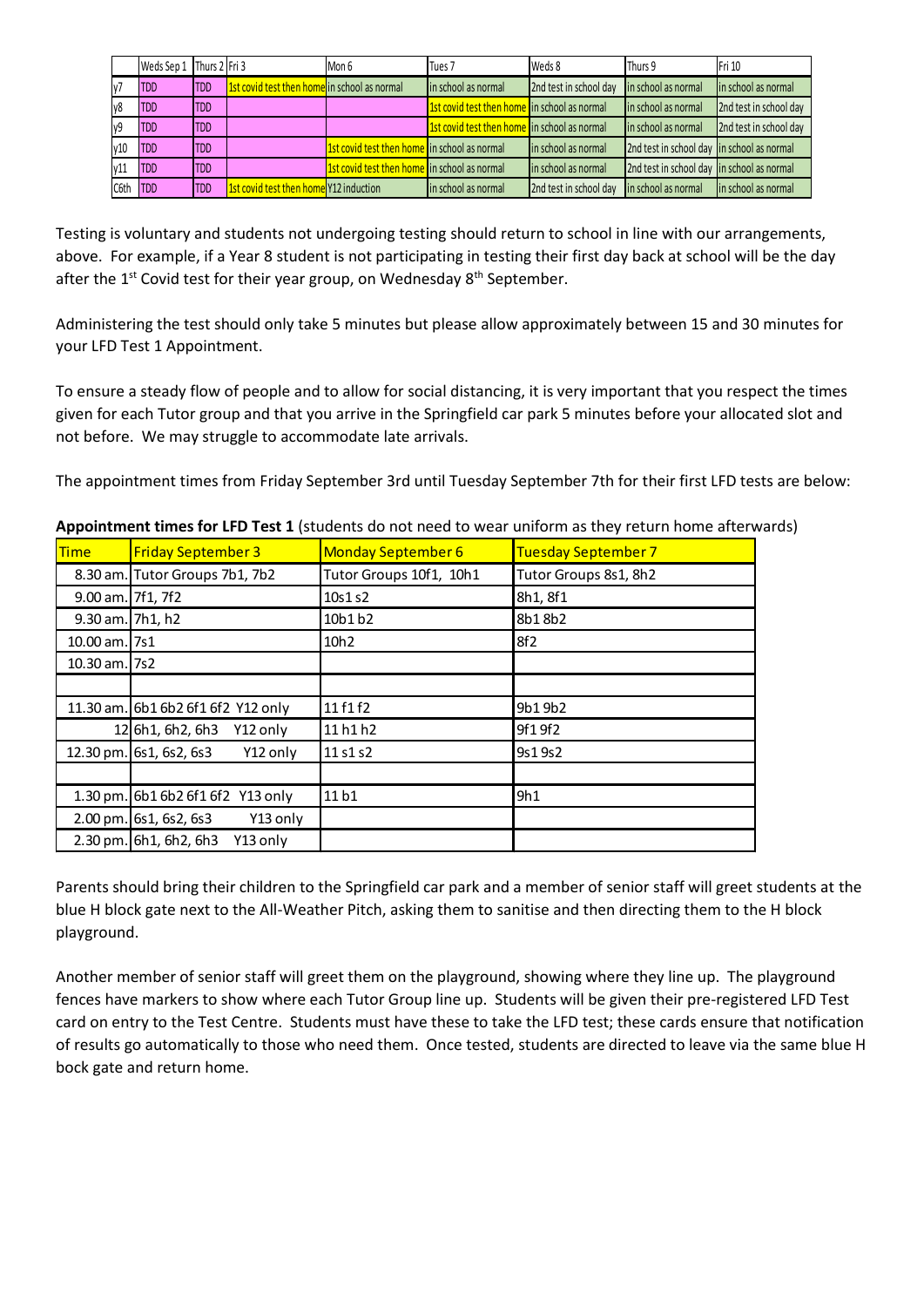The photos below show how lining up should work Friday through to Tuesday.





# LFD Test 2 Wednesday 8th to Friday 10<sup>th</sup> September

For the second LFD Covid test, pupils will be brought to the test centre by their class teacher in their designated lesson. The teacher will accompany the class to the H block playground via the gate by the Dance Studio, wait with them and when complete, will accompany their class back to their room.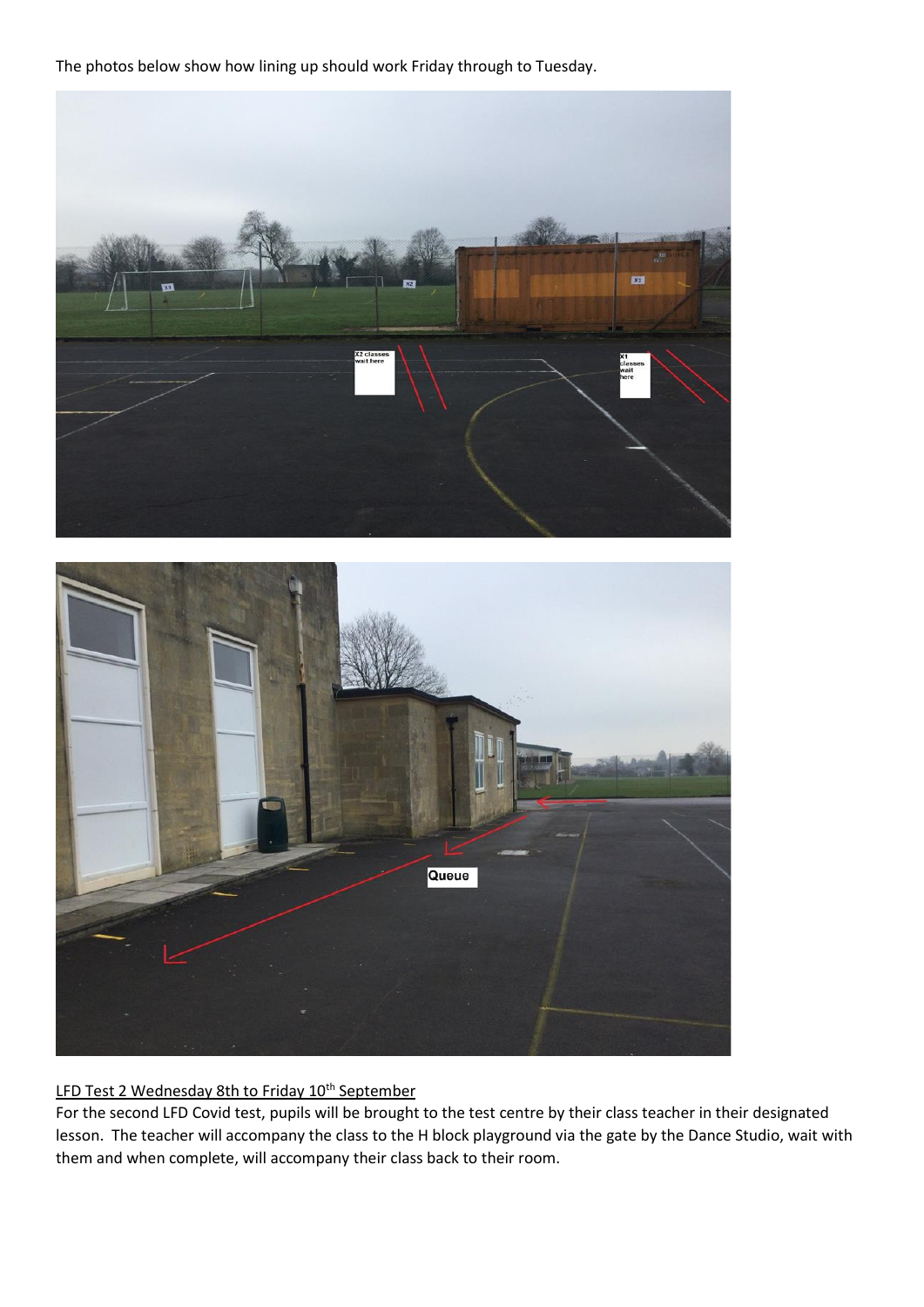### **Return to Normal Uniform Arrangements from September 2021**

During the course of this academic year, we have made temporary adjustments to our normal uniform policy. This has included students wearing PE kit to school on the days when they have PE or Dance lessons. We have made these adjustments due to the system of controls required for schools to reduce the spread of COVID-19. We know that although this has been popular with some families it has also caused difficulties for some as students have needed more PE kit items and fewer "standard" uniform items. We also know that the pandemic itself has caused issues for families as access to shoe and clothes shops was restricted in the early part of this year. As a result we have been more flexible with our uniform requirements this year, in recognition of the unusual circumstances.

I am writing to you today with advance notice that, from September 2021, our normal uniform requirements will be reinstated. Students will be expected to attend school every day in correct school uniform, changing into and out of PE kit for practical PE and dance lessons as before. Students will be required to change for PE next year. This is because of the hygiene concerns around teenagers remaining in PE kit all day. If students have PE period 1 and work up a sweat (as they should), or if it's raining and they get wet or muddy, it would be unhygienic and unhealthy for them to remain in PE kit for the rest of the day. This year we have adapted our PE curriculum because of COVID to avoid some of these issues, including more indoor PE and fewer team games and strenuous activities. However, we will be returning to a full PE curriculum from September and this will mean changing is essential.

During the academic year we waste vital learning time and have unwanted difficult conversations whilst dealing with those who let us down with their uniform by failing to meet our published uniform expectations. Here are some important reminders regarding the items which regularly cause concern. Please take this into account when making purchases over the summer ready for the new school year.

#### **Shoes**

These should be of a conventional smart style, appropriate for uniform wear and offer adequate protection in all weathers. They should be entirely black, made of leather/faux leather and be able to be polished. Trainers or canvas shoes are not permitted.

#### Skirts

These should be purchased from our approved supplier (Scholars of Chippenham). Please ensure that the size purchased allows the skirt to be worn at an appropriate length. As a guide the hem should be no more than one hands width above the knee. The skirt should not be worn rolled over at the waist.

#### Trousers

These should only be purchased from our approved supplier (Scholars of Chippenham) and should match the blazer.

Scholars Schoolwear Limited 3 The Causeway, Chippenham SN15 3BT Tel: (01249) 656600 [http://scholars-uk.com](http://scholars-uk.com/)

#### Jewellery, extreme hairstyles and make-up

During school closures and the holiday period it can be tempting for students to experiment with their hair or opt for a new 'look'. Please remember that the school does not permit extreme hairstyles (this includes unnatural hair colours, etc.) or coloured nails and excessive makeup. Nose studs and other facial piercings are not permitted to be worn during the school day, but students are allowed one stud in each ear.

Some of our students put their parents under enormous pressure to buy fashion items/get hair styles/facial piercings which they know are not acceptable as part of the uniform but will claim they are now allowed. I hope that by again sharing our clear guidelines before the summer holidays I can help you to resist this pressure. Your strong support for the school will help us to avoid problems in September when any student failing to meet these expectations during the day faces consequences which could result in them being removed from learning alongside their peers until the uniform matter is resolved. This action would be necessary but extremely disappointing as, after months of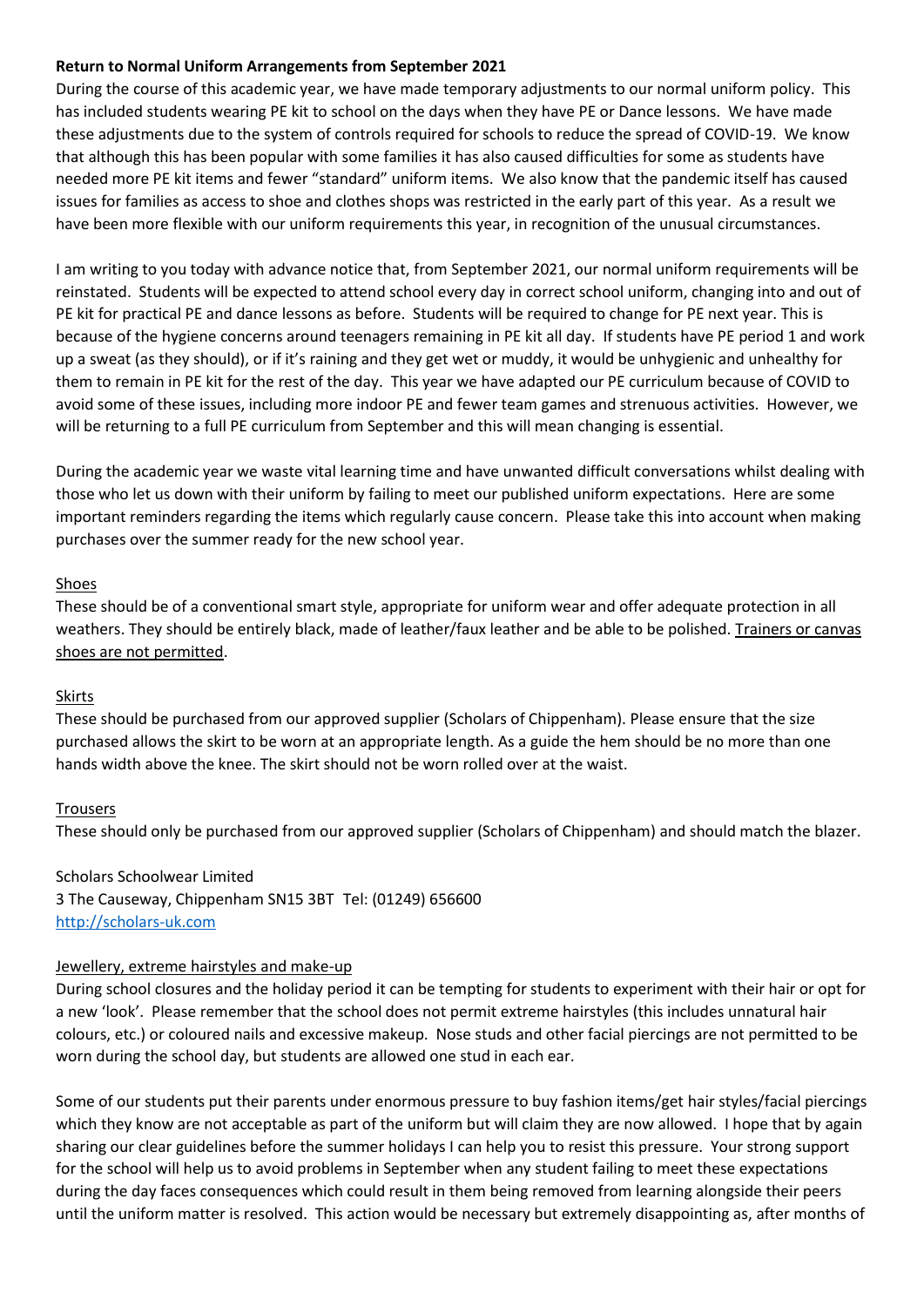school closure this year, I'm keen to maximise all face to face learning opportunities for your child going forward next term.

The vast majority of the students at The Corsham School get all of these expectations right all of the time and we will continue to plan for new ways of rewarding/praising them for this to guarantee that this is recognised and celebrated.

Can I thank you in advance for your backing on all these issues and if you have any questions about any matter I have raised above then please don't hesitate to contact your child's tutor in the first instance.

For some helpful visual guidance on uniform expectations, please see on our website. Please follow the link to view this information: [Uniform Expectations](http://www.corsham.wilts.sch.uk/page/?title=Uniform&pid=116)

Also, this year we have successfully launched an online second-hand Uniform shop, which is linked [here](https://app.uniformd.co.uk/items/20) Any orders placed over the summer can be collected from 3<sup>rd</sup> September 2021.

If you have any difficulties with this, please contact us as soon as possible so that we can assist, and avoid any issues over uniform at the start of the new academic year.

### **Visitors**

We will be able to hold pre-arranged face-to-face meetings with parents and visitors from September onwards, where required. We will continue to offer phone calls and/or video conferencing as an option, as many families find these more convenient. However, please remember that all parent meetings must be pre-booked by appointment so that staff are prepared for the conversations, and so the meeting can be held at a mutually convenient time. Please help us to help you by pre-booking any meetings you need with members of staff at the school. We have received lots of positive feedback about our SchoolCloud Parents Booking system and our virtual meetings held this year, so parents' evenings will continue to be provided virtually over this service next year.

#### **Staff Changes**

On Tuesday we say goodbye to a number of staff colleagues leaving The Corsham School at the end of this academic year, including some very long-standing servants of our community. I have never been more grateful for the incredible staff we are so fortunate to have within our staff body. For those leaving for roles in other schools, or welcoming retirement, I feel particularly indebted to each of them for their contribution to the education of our students and their ongoing support of them under the extremely challenging circumstances of this last academic year. Their hard work and commitment to the learning and well-being of our students during my four year tenure has been greatly appreciated. I wish them all the very best for the future and hope they will carry with them very fond memories of their time working here.

A full list of staff leaving us for new beginnings are:

Shilvanti Mahmood (Science), Claire Smith (Careers Advisor), Timothy Brown (English), Laura Martinsen (Teaching Assistant), Ruth Hobbs (PE & Head of Freestone House), Claire Elmer (Art), Susan Whittingham (Cover Supervisor) and Susan Hawkins (CTL MFL).

New staff members joining us/who have already joined us for September 2020 are: Matthew Bromwich - Teacher of Maths (Temp for 1 year) Connie Hateley – Teacher of Maths Hannah Walker - Teacher of Art Holly Thompson - Teacher of PE (Temp for 1 Year) Sophie Westlake – Curriculum Team Leader - Modern Foreign Languages Tierney Elliott - Teacher of English Laura Sutton – RE/History and Head of Freestone House Mairead Rolfe - Teacher of Drama & Dance (Temp for 1 year) Tom Douglas – Teacher of PE (Temp for 1 Year) Emily Weston – Teacher of PE (Temp for 1 Year)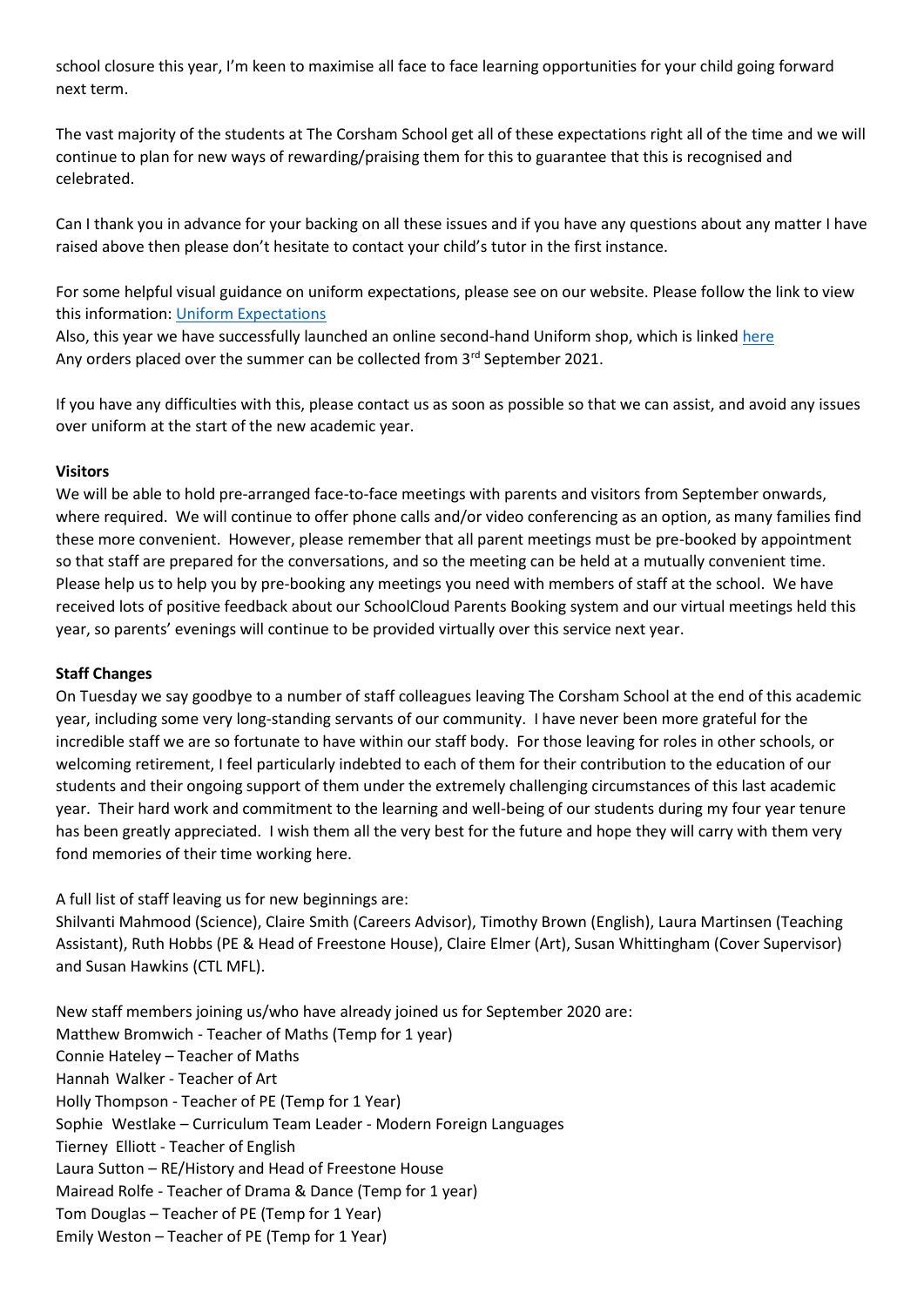Louise Blake - Teaching Assistant Charlie Sloan - Teaching Assistant Catherine Ireland - Teaching Assistant Emma Blackmore - Teaching Assistant

Year 8-13 Changed Tutor Group Arrangements from September:

- 9B1 Ms Westlake replaces Ms Hawkins
- 11S1 Mrs Fairhurst replaces Mr Brown
- 6S1 Ms Wallin and Ms Gratton take over the tutor group from Mr Wilkes
- 6S2 Mrs Richards replaces Ms Elmer

Other noteworthy key staff role changes for September include Sarah Dustan returning from her maternity leave to resume as Lead Teacher of Psychology at the same time as Liz Killigrew starts her maternity leave; we wish her good health and await news of the safe arrival of her baby.

It is pleasing to yet again be able to report that we are fully staffed for September and that we have been in the fortunate position of being to be able to welcome new staff joining us into school in person in recent weeks. I look forward to the future with great excitement about what we can accomplish together, under different circumstances, with our young people and your support.

### **Change in Mobile Phone Policy from September 2021**

As a result of increasing evidence of students' addiction to their mobile phone and their notifications, growing incidence of inappropriate student use of their phone, their distractive nature which inhibits learning and progress and concern that young people spend too much time on their screens and school should be a break from such distractions, we have changed and tightened our mobile phone policy from September 2021. In essence, mobile phones should not be seen or heard in the school at any time during the school day and should be switched off and kept out of sight in students' bags or lockers throughout the school day. Please see all the details about this policy change in Mr Smith's separate letter.

#### **Term Dates 2021/22**

I thought it would be useful to remind you of the 2021/22 Teacher Development Days for next year, listed below, along with the new term dates/school holiday dates which can be found on our website via this link: [Term Dates](https://www.corsham.wilts.sch.uk/page/?title=Term+dates&pid=17)  [2021/2022](https://www.corsham.wilts.sch.uk/page/?title=Term+dates&pid=17) but also to highlight changes to our previously published student start dates.

The finalised school calendar of events for 2021-2022 will be available to view in due course by clicking on the following link: [School Calendar](https://www.corsham.wilts.sch.uk/calendar/?calid=2,3,4&pid=13&viewid=3)

# **Teacher Development Days for 2021/22 (school closed for students)**

Wednesday  $1$ <sup>st</sup> September 2021 – Teacher Development Day 1 Thursday  $2<sup>nd</sup>$  September 2021 – Teacher Development Day 2 Monday  $29<sub>th</sub>$  November 2021 – Teacher Development Day 3 Friday  $4<sup>th</sup>$  February 2022 – Teacher Development Day 4 Friday 22 $\text{nd}$  July 2022 – Teacher Development Day 5 Monday  $25<sup>th</sup>$  July 2022 – Teacher Development Day 6